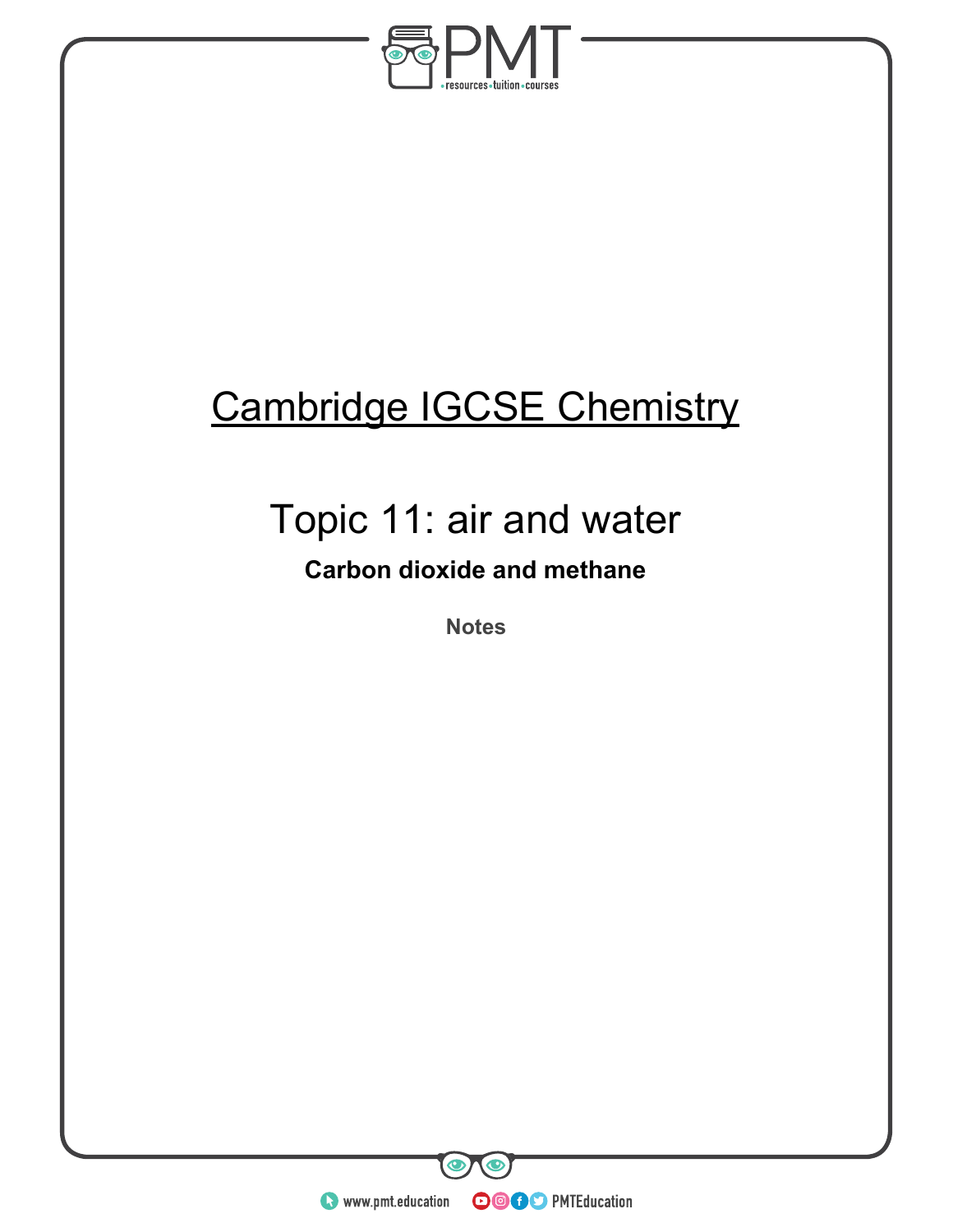

### *State that carbon dioxide and methane are greenhouse gases and explain how they may contribute to climate change*

- Greenhouse gases maintain temperatures on Earth high enough to support life. They include: water vapour, CO<sub>2</sub> & CH<sub>4</sub> (methane)
- Explanation of the greenhouse gas effect:
	- o Electromagnetic radiation at most wavelengths from the sun passes through the Earth's atmosphere
	- o The Earth absorbs some radiation and thus warms up (essential for life on Earth). But some heat is radiated from the Earth as infrared radiation.
	- o Some of this IR radiation is absorbed by greenhouse gases in the atmosphere
	- o Atmosphere warms up leading to the greenhouse effect and global warming
- An increase in average global temperature (i.e. global warming) is a major cause of climate change
- There are several potential effects of global climate change
	- o Extinction of species
	- o Raising sea levels due to the melting of polar ice caps
	- o Increased risk of skin cancer due to more dangerous UV rays hitting the surface of the Earth

#### *State the formation of carbon dioxide as a product of*…

- The complete combustion of carbon-containing substances
- Respiration
- The reaction between an acid and a carbonate
- The thermal decomposition of a carbonate

*(Extended only) Describe the carbon cycle, in simple terms, to include the processes of combustion, respiration and photosynthesis* 

**WWW.pmt.education** 

**OOOO** PMTEducation